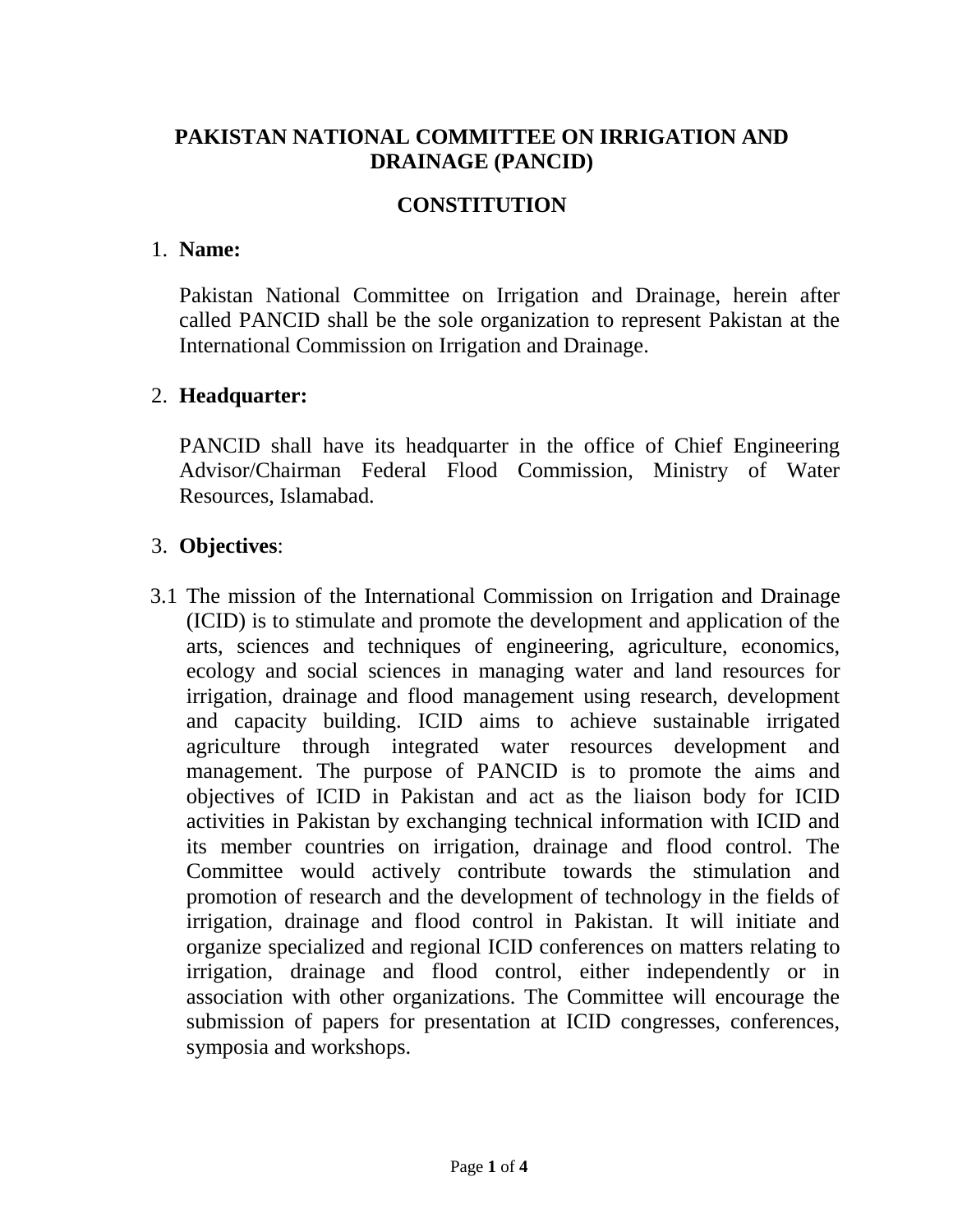# 4. **Membership**:

- 4.1 The following are considered the "Founder Members" of PANCID:
	- 4.1.1 Chief Engineering Adviser/Chairman Federal Flood Commission, Ministry of Water Resources
	- 4.1.2 Water Resources Section, Planning Development and Special Initiatives Division
	- 4.1.3 Irrigation Department, Government of Punjab
	- 4.1.4 Irrigation Department, Government of Sindh
	- 4.1.5 Irrigation Department, Government of Khyber Pakhtunkhwa
	- 4.1.6 Irrigation Department, Government of Balochistan
- 4.2 The following are the "Executive Members" of PANCID:
	- 4.2.1 Water and Power Development Authority (WAPDA)
	- 4.2.2 Pakistan Council of Research in Water Resources (PCRWR)
	- 4.2.3 International Water logging & Salinity Research Institute (IWASRI)
	- 4.2.4 Centre of Excellence in Water Resources (CEWRE), University of Engineering & Technology, Lahore
	- 4.2.5 University of Agriculture, Faisalabad
	- 4.2.6 Mehran University of Engineering & Technology, Jamshoro
	- 4.2.7 Balochistan University of Engineering & Technology, Khuzdar
	- 4.2.8 Sindh Agriculture University, Tando Jam
	- 4.2.9 Pakistan Engineering Congress, Lahore (PEC)
	- 4.2.10 Institution of Engineers Pakistan, Lahore
	- 4.2.11 Pakistan Agriculture Research Council (PARC)
	- 4.2.12 Federal Water Management Cell/ Ministry of National Food Security & Research
	- 4.2.13 Indus River System Authority (IRSA)
	- 4.2.14 National Engineering Services of Pakistan (NESPAK)
	- 4.2.15 Associated Consulting Engineers Pvt. Ltd. (ACE)
	- 4.2.16 Mott. MacDonald Lt. Pakistan (MMP)
	- 4.2.17 Pakistan Commissioner for Indus Waters (PCIW)
	- 4.2.18 NICE SCEE, National University of Science & Technology (NUST), Islamabad.
	- 4.2.19 University of Agriculture, Peshawar
- 4.3 Other organizations and individuals approved by PANCID, from time to time, shall become members of PANCID. In addition to the above, PANCID may co-opt individuals who in view of their expertise and standing in the fields of irrigation, drainage and flood control, could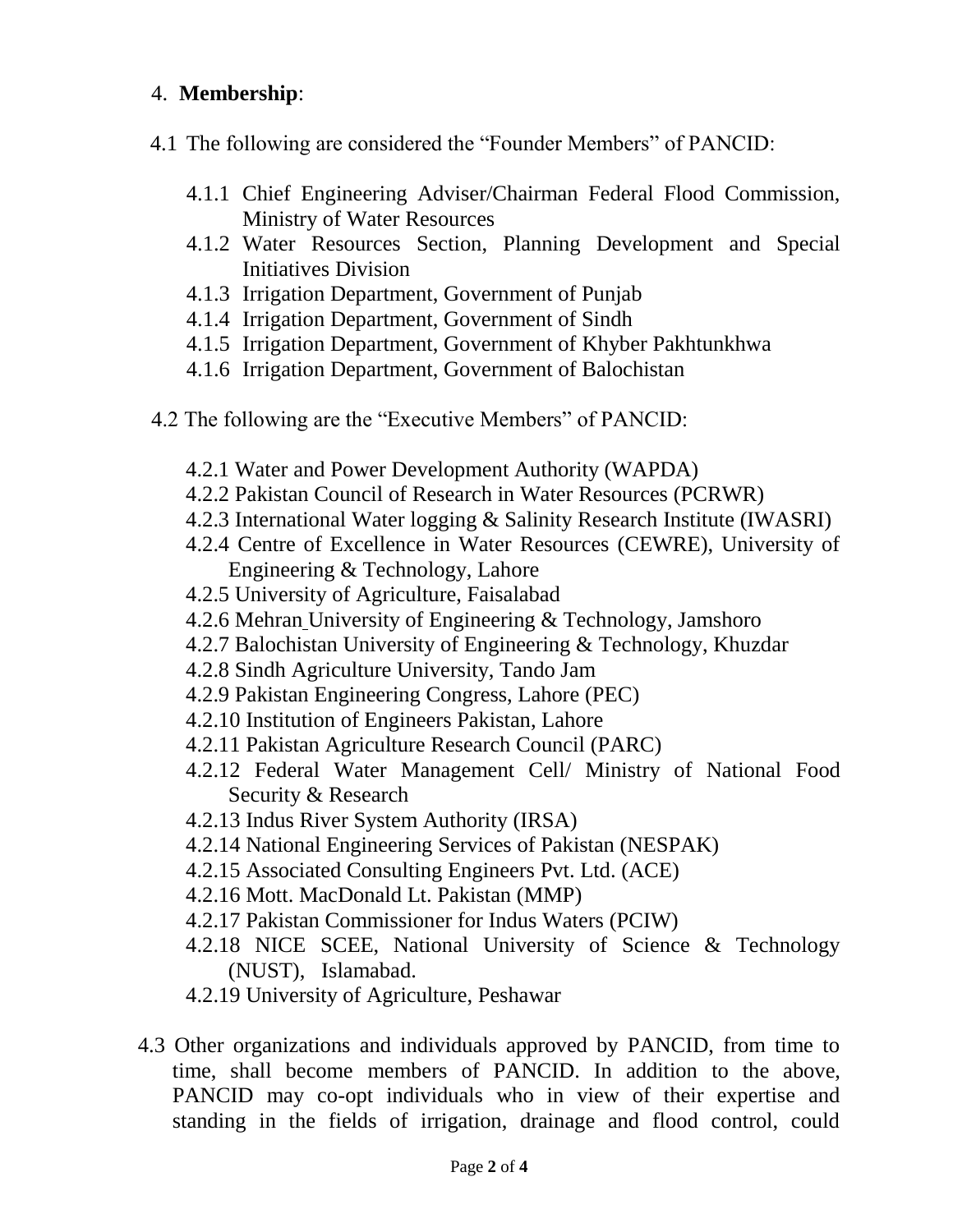contribute significantly to the activities of PANCID. These individuals will be known as Co-opted members and such membership would be reviewed every three years.

# 5. **Secretariat and Organization:**

- 5.1 The Office of the Chief Engineering Adviser/Chairman Federal Flood Commission, Ministry of Water Resources shall act as the Secretariat of the National Committee and shall maintain contact with ICID, other National Committees, and in-country members.
- 5.2 The Chief Engineering Adviser/Chairman Federal Flood Commission shall be its "Chairman" as ex-officio member of the Committee.
- 5.3 The Engineering Adviser (Civil), Office of the CEA/CFFC shall be its "Secretary" as ex-officio member of the Committee.
- 5.4 PANCID shall have the authority to establish any new Committees and Sub-Committees to manage its affairs and activities, as and when required.
- 5.5 PANCID shall formulate and amend its by-laws from time to time for implementing this constitution

### 6. **Activities**:

- 6.1 All business of PANCID shall be conducted in a manner conducive to and consistent with the aims and objectives of PANCID, with due regard to national interests and international goodwill. The following shall be the main activities of PANCID:
- 6.1.1 To endeavour that representatives of PANCID serve on the various committees of ICID.
- 6.1.2 To promote attendance at ICID Congresses and other meetings.
- 6.1.3 To nominate representatives of PANCID to attend the International Executive Council meetings and Congresses of ICID.
- 6.1.4 To disseminate information in Pakistan on activities and developments in the field of irrigation, drainage and flood control.
- 6.1.5 To maintain a state-of-of-art technical library in PANCID Secretariat with subject related books, periodicals, magazine etc.

#### 7. **Meetings**:

7.1 Meeting of PANCID shall be called at the discretion of the Chairman or on the written request of at least five members of PANCID, but there shall be at least one meeting per calendar year.